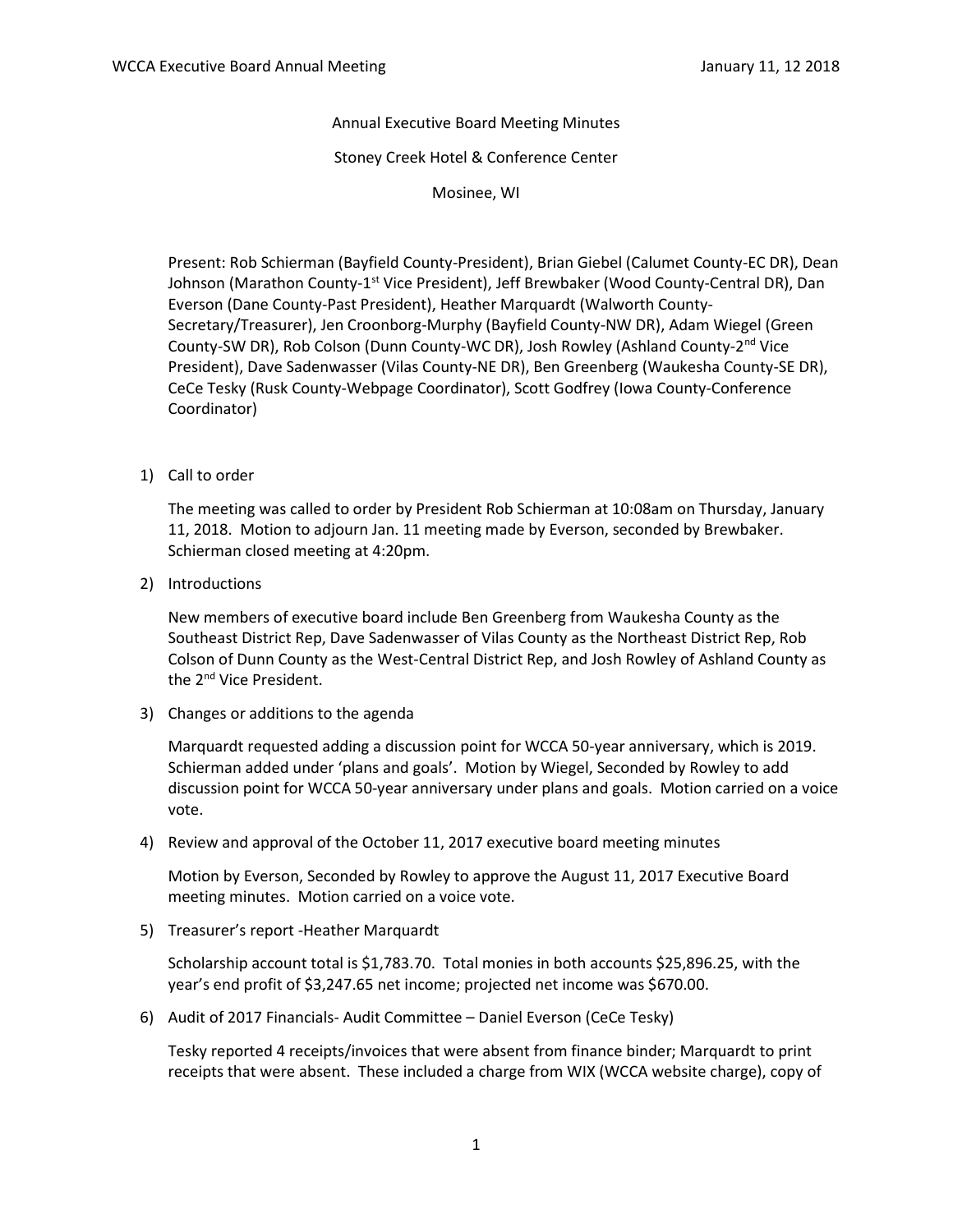2017 raffle license renewal, copy of 2017 antivirus renewal, and lunch receipt from August business meeting in Stevens Point.

7) Review and approve WCCA 2018 operating budget- Heather Marquardt

Discussion was brought forth about raising 2019 membership dues; and was not voted in favor. Changes made to budget discussed:

Revenues: Membership dues were increased from \$6300 to \$7000; Spring Conference was decreased from \$11,000 to \$10,500; Fall Conference was increased from \$14,000 to \$14,500. these amounts were estimated from 2017 revenues. Special events income-other was increased from \$0 to \$5,500 to estimate incoming payments from leadership & training events put on by WCCA.

Expenses: The scholarship was voted to be increased to \$1,500 from \$1,000 in previous years; and either 2 \$750 scholarships or 3 \$500 scholarships be awarded, based on applicants. Facilities for executive board meetings was increased from \$200 to \$225, meals from \$400 to \$750, and lodging from \$325 to \$1,558; increase due to 2-day annual meeting held at Stoney Creek facility in 2018 as opposed to 1-day 2017 annual meeting held at Marathon County building. Fundraising fees were increased to \$130 from \$100, based on 2017 cost of raffle tickets. Leadership training budget was increased from \$1,000 to \$4,700 to accommodate the early January POWTS & Soils training held at Stoney Creek, and possibly another leadership/training session throughout the year. Books/subscriptions/reference was increased from \$40 to \$260 to include a quickbooks training course for secretary/treasurer. Postage/mailing was increased to \$25 from \$20, supplies was decreased from \$1,200 to \$200, and webpage expense was increased from \$120 to \$140 to provide for some webpage extras. For other types of expenses, membership dues were changed from \$100 down to \$15, based on what the expense was in 2017. A budget item was added for the 50<sup>th</sup> anniversary of WCCA, to be used to purchase 50<sup>th</sup> anniversary merchandise to give away/sell in 2019. For the conferences, entertainment was combined with speakers, and given a budget of \$1,500 per conference, to cover costs of conference speakers and/or entertainment together. Looking at 2017 conference costs, spring conference 'other' costs was decreased from \$1,200 to \$400, fall conference 'other' costs decreased from \$2,000 to \$700, and fall conference meals were increased from \$7,250 to \$8,000. With these changes, the 2018 budget is projected to have a year-end revenue of \$55.00.

A motion was made by Croonborg-Murphy to approve the 2018 budget, and seconded by Sadenwasser. Motion carried on a voice vote.

- 8) Items of Consideration
	- a) Mileage Reimbursement (Conference Speakers)

Discussion was held on reimbursement of speakers, and if it is OK to bring in speakers that will request reimbursement, and consensus of the group was that it is OK.

b) Internal Communications (Is Google Groups Best?)

Discussion if google groups is best mode of communication for WCCA. Tesky reported that only members of google groups are paid members of WCCA, and members of WCCA must have a position regulating zoning, POWTS, etc. Other members of google groups include outside agency members that assist in WCCA regulations and codes,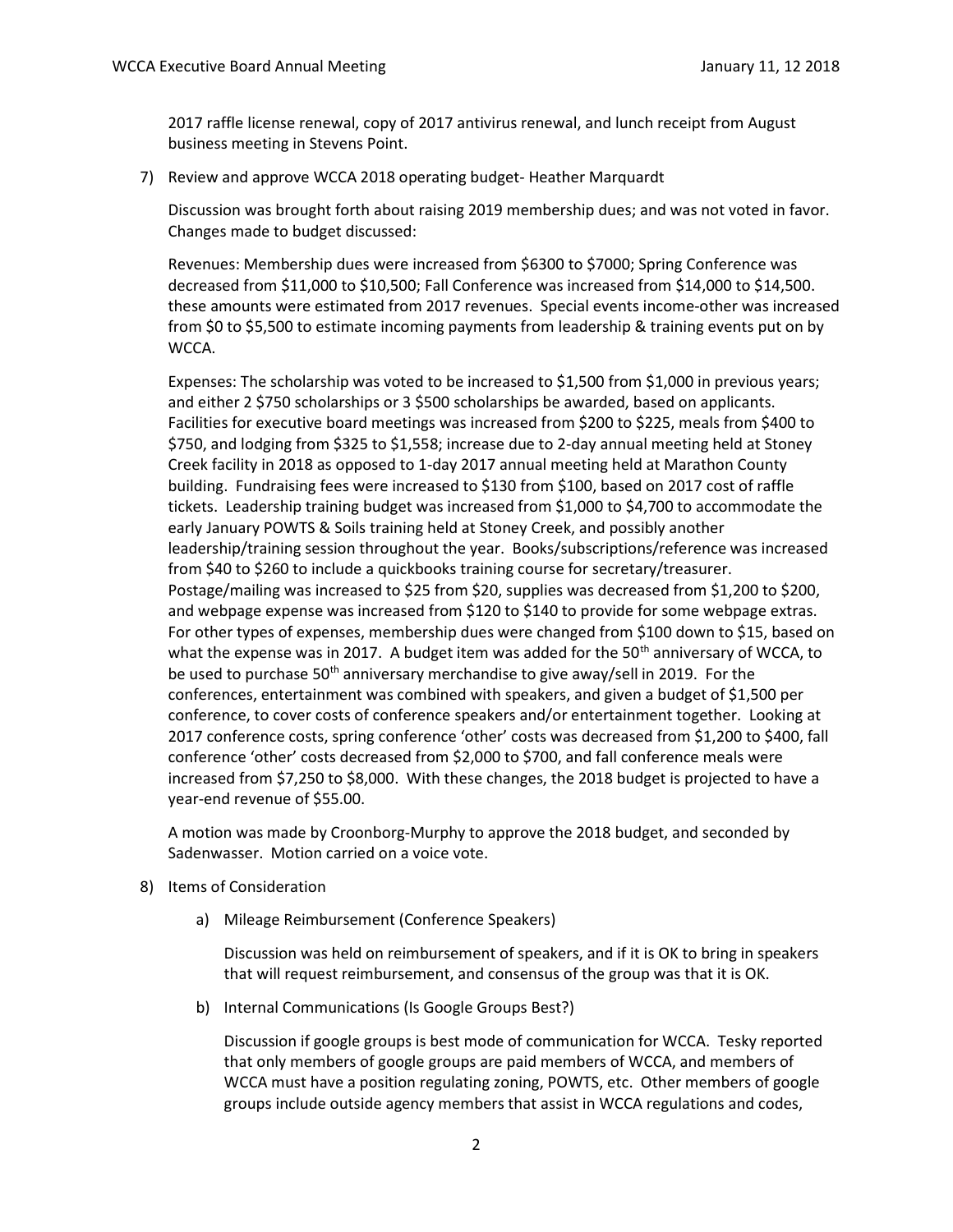including Kay Lutze & Michelle Staff. Executive Board to continue communicating through a separate executive board email list which includes President,  $1^{st}$  &  $2^{nd}$  Vice Presidents, webpage coordinator, secretary/treasurer, conference coordinator, past president, and district representatives. It was suggested that district reps have email lists within their districts. Purpose of google groups is to be used for informational communication amongst WCCA members across the state to address zoning, POWTS, planning, shoreland, etc. issues.

c) Suggestions

Flow of communication in regards to legislative items was a question brought up, and any legislative comments and/or issues should first go to  $2<sup>nd</sup>$  Vice President of WCCA, who will then decide what to do with the information. The 2<sup>nd</sup> Vice President will confer to President/1<sup>st</sup> Vice President- does it impact WCCA? Should we get involved? If so-District Reps are notified and asked to get input from districts, and report back to President/1<sup>st</sup> Vice President, who discuss/present ideas and/or concerns to lobbyist. Lobbyist may have further insight as to anything that has been discussed on legislative level.

In the past, WCA was not involved unless requested so by WCCA. More recently, the wheeler report is a major aid in informing counties of the current legislative issues. Schierman wants to send out an introduction letter with what the roles are of President, 1<sup>st</sup> & 2<sup>nd</sup> Vice President, & Past President in regards to outreach and contacts. He asked for suggestions of who should receive this kind of information. Board made suggestions of state agencies, state contacts, local and state departments, organizations, etc.

Idea was brought up of having a paid legislative position for WCCA for a person to hold indefinitely, which would potentially develop a trust/communicative bond with lobbyists and other organizations. This could be a permanent position of the executive board. This could address the concern of the  $2^{nd}$  VP being slammed with the legislative role as a 'new' board member. This position would not be a lobbyist. There was concern from districts that their interests are not being heard. Dan Bahr is a lobbyist for WCA, not WCCA, and he represents the interests of WCA; so who is representing WCCA's ideas? Another suggestion was to have  $1<sup>st</sup>$  VP be the legislative role, since they have one more year of experience on the executive board, and are known by the lobbyist at this point. WCCA has come to rely on Bahr due to the amount of work of keeping up with proposed legislation. Another idea was developing a small group/subcommittee/task force led by a legislative person, for more support. This idea might create consistency, spreads out the work, and legislation would be monitored more evenly. There is a disconnect of where our (WCCA's) voice is and where it ends up. Do we consider a lobbyist? Check our mission statement? These concerns have come up due to changing times & difference from 49 years ago when WCCA began. Some concern from board members was what their' employing county's position is.

There was an idea of making a list of lobbyists for different organizations, having District Reps gather their district's opinions with supporting reasons, and then legislative person will present those to the lobbyist that best suits WCCA's interests for that specific bill.

- 9) Committee Assignments and Appointments for 2018 (See spreadsheet)
	- a) Executive Board representation on committees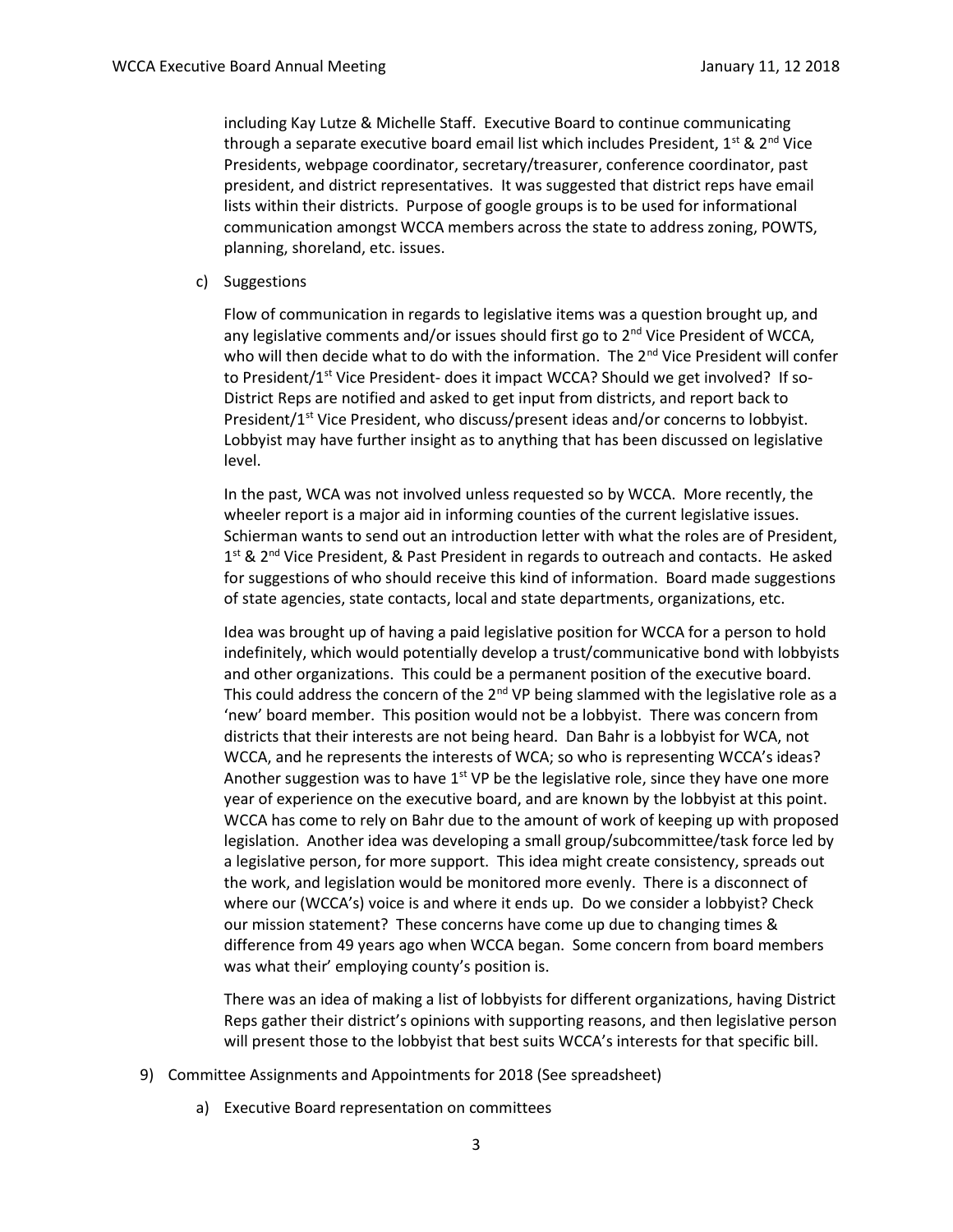-Awards/Scholarships committee- CeCe Tesky, Chair. Members Karl Jennrich, Phil Gaudet, Scott Godfrey, Steve Rannenberg, Tom Onofrey.

-Web Page- Dave Sadenwasser, Chair. Members Steve Rannenberg, CeCe Tesky, Rob Schierman.

-Leadership & Outreach committee- Dean Johnson, Chair. Members Dan Everson, Scott Godfrey, Rebecca Frisch, Phil Gaudet, Steve Rannenberg, CeCe Tesky.

-WCCA Appointments- Kevin Lien for DNR Mining Advisory Council chair, Nate Olson for DNR Mining Advisory Council chair, Dale Dimond for POWTS Code Council chair, Chris Olson for POWTS Code Council, Eric Wellauer for POWTS Technical Advisory, Scott Godfrey for WCA Ag/Environ/Land Use Steering committee.

-State Agency Liaisons- Matt Janzen, DSPS/Board Services; Michelle Staff & Kay Lutze, WI DNR; Lynn Markham & Anna Haines, UW Extension; Dan Bahr, WCA; Kyle Magyera, WWA; Jim VandenBrook, WI Land & Water; Alison Volk, DATCP.

#### b) Standing Committees

-Program committee- Dean Johnson, Chair. Members CeCe Tesky, Dan Everson, Brian Giebel.

-Legislation/Education committee- Josh Rowley, Chair. Members Dan Everson, Steve Rannenberg, Scott Godfrey, Doug Clary, Brian Giebel.

-Administrative Code committee- Dave Sadenwasser, Chair. Members Karl Jennrich, Chris Olson, Tom Onofrey, Terry Ochs, Sue VandenLangenberg.

-Nominating committee- Jen Croonborg-Murphy, Chair. Members Dave Sadenwasser, Brian Giebel, Jeff Brewbaker, Bob Colson, Adam Weigel, Ben Greenberg.

-Audit committee- Rob Schierman, Chair. Members CeCe Tesky, Heather Marquardt (currently vacant).

c) Ad Hoc Committees

-DSPS/POWTS committee- Chris Olson, Chair. Members CeCe Tesky, Lesley Roll, Brian Giebel, Missy Sorenson, Eric Wellauer, Jeff Brewbaker, Brian Cunningham.

-NR 115/Shoreland Wetland Advisory committee- Terry Ochs, Chair. Members Dan Everson, Jay Kozlowski, Pete Wegner, Dean Johnson, Dan Bowers.

-NR116 Advisory committee- Sue VandenLangenberg, Chair. Members Jeff Brewbaker, Karl Jennrich, Matt Heyroth, Brian Cunningham, Amy Barrows, Rod Eslinger, Scott Godfrey, Dustin Grant.

d) Program Coordinator

Motion made by Everson to accept Godfrey's 2018 Conference Coordinator proposal. Seconded by Sadenwasser. Motion carried on a voice vote, Godfrey elected as 2018 Conference Coordinator.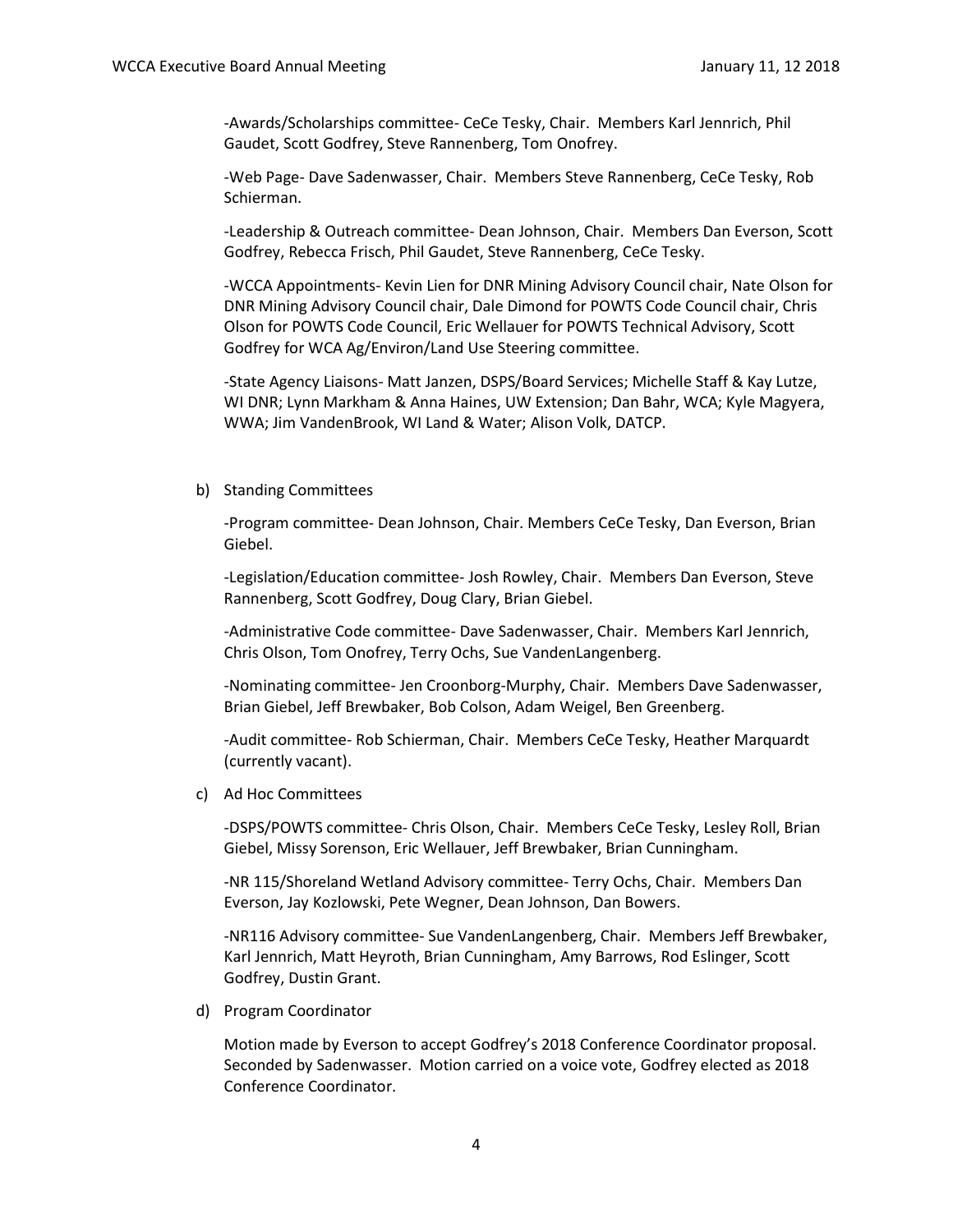## e) Web Page Coordinator

Motion made by Everson to appoint Tesky as 2018 Web Page Coordinator. Seconded by Wiegel. Motion carried on a voice vote, Tesky elected as 2018 Web Page Coordinator.

f) State Agency Liasons and Others

Dan Bahr was present and gave updates with a 'Legislative Update' handout. POWTS/Religious exemption- Bahr said him and Godfrey are going to testify soon; DSPS is 'cleaning up' language on legal interpretation of bill. State Budget Recap update- Big picture issues- child welfare funding, local transportation funding, next generation 911, and joint agency statute (applying more to WCCA) were WCA priorities. Joint agency statutes change: state mandates certain standing committees in county government and require it in a certain form- joint planning & zoning, joint conservation, planning & zoning, separate, etc. from WCA perspective- its up to the counties how they want to organize themselves. Some counties share other departments. Joint agency Statute would allow flexibility to have joint committees. Other funding highlights- county conservation cost-sharing grants- funding dropped after 1990s for staff, and is currently about \$9 million, about a 10% increase from recent years. More money was put in for aquatic invasive species. Federal swap (transportation)- WCA asked federal dollars to be swapped for state dollars, since it is easier to use and apply locally.

Regulation of aggregate industry veto- rock quarries- WCA was hoping to be able to control dust, sediment, work hours, location, etc., and to be more regulated on a state level.

Short-term rentals/primitive hunting cabins update- counties cannot prohibit short-term rentals, but can regulate them. This was an agreement between WCA & realtors association. Primitive Hunting Cabins- bring this up as a topic for the spring conference, seek guidance from WCA.

Upcoming Session- one bill related to POWTS is still a conflict.

Touched on fate of high-profile bills- uncertain. None that really pertain to WCCA.

Bill: related to development that would limit ability to regulate weekend work hours, reporting requirements, stormwater regulations, and eminent domain condemnation property.

Cell siting Bill- not sure if it is going anywhere.

Wetlands bill- would force county to adopt LOMAs into ordinance.

AB771- more on short term rentals- Bahr will look into it, he wasn't aware of it.

AB547/SB600 isolated wetlands bill- no impact on county zoning or land use policy per Andy Philips.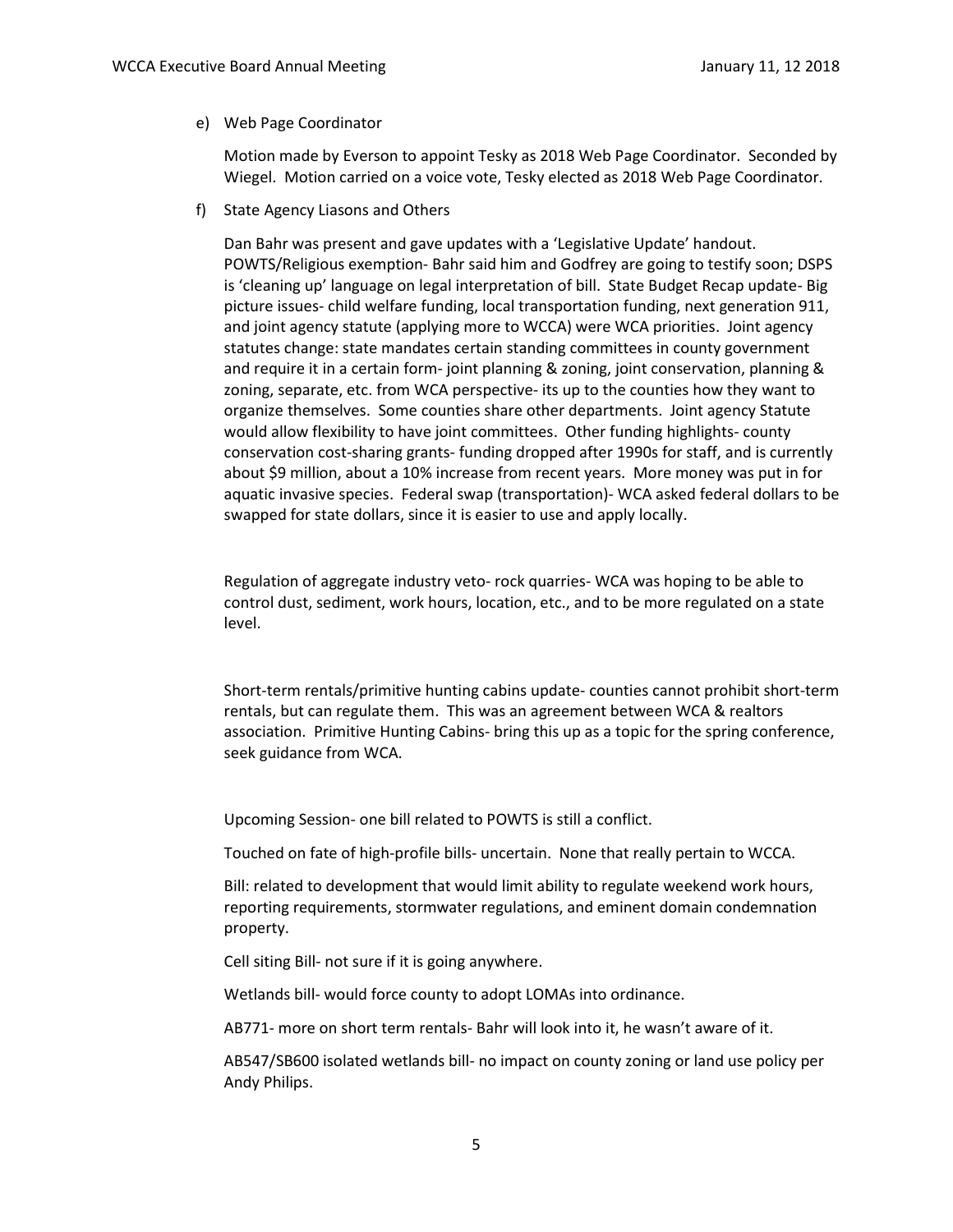Special upcoming elections:  $10^{th}$  senate district, 58<sup>th</sup> & 66<sup>th</sup> assembly districts.

- 10) Plans and Goals for 2018
	- a) Executive Board Goals for 2018

Reviewing mission statement and statement of principles, since they are 50 years old. Learning where the lobbying line is? District reps to bring mission statement to districts and solicit incoming ideas/changes/additions, bring them to next executive board meeting.

-legislative position, leadership role, & mission statement- 2018 goals.

b) President's Goals for 2018

Schierman wants to improve communication, create a flow chart/document representation that WCCA can have in the future detailing how the communication should proceed.

c) \*added\*  $50<sup>th</sup>$  Anniversary, 2019

Program committee was assigned as a subcommittee to get ideas together and present to executive board; free items for prizes/gifts, and merchandise to sell. Add a budget line item for 2018 to obtain prizes/gifts of \$2000 for giveaways. Motion by Sadenwasser, seconded by Rowley for \$2000 budget line item. Ideally the prizes/gifts/merchandise would be available for the 2019 spring conference, but merchandise would be for all members, not just conference attendees. Idea of putting historical stuff into decoder for  $50<sup>th</sup>$  anniversary. Potential reunion for past WCCA members (dinner) in 2019.

Free item ideas: tumblers, pens, flash drives, shot glasses

- 11) Committee and Project Reports
	- a) Program Coordinator/Conference Committee
		- a.Fall 2017 survey monkey findings

Godfrey reported in summary: no more Devil's Head. Results were mostly comparable to past survey reports. Conference agenda item ideas provided. Breakdown of fall expenses: cost per attendee turned out to be about \$125. Godfrey asked for any questions to add to future surveys.

- b.Draft agenda 2018 Spring Conference March 22-23, 2018, Stoney Creek
- c. 2018 Fall Conference- Barkers Island, Superior, WI- October 2018

Vista Fleet cruise idea- goes around the harbor. Should it be subsidized or passed along as an expense on the registration form? Confirmed conference dates are October 10-12.

Godfrey wanted input for future spring conferences- should the venue remain at Stoney Creek, or should he look into other hotels in the area? Board was in favor of keeping at Stoney Creek for spring conferences.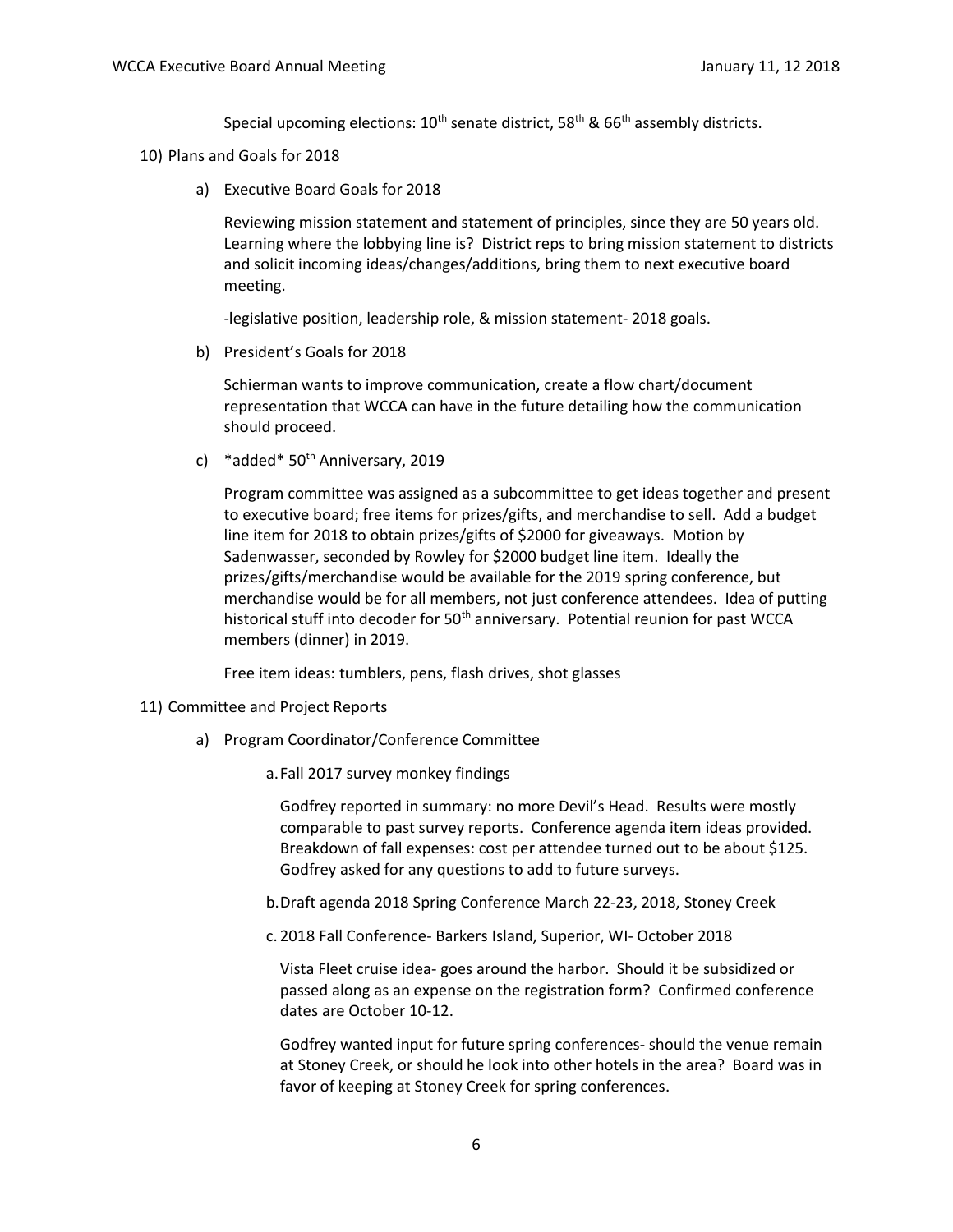b) Raffle-Heather Marquardt

Marquardt reported \$1130 in raffle ticket sales, payout of \$600 in prizes (usually \$700, donation of \$100 back from Sadenwasser) \$530 total towards scholarship fund from raffle. Suggestions on having other fundraising options; how to get raffle tickets to each county instead of just district reps, since not all districts meet between ticket distribution and drawing.

c) Scholarship Report-CeCe Tesky

Tesky will soon be sending out scholarship applications, which are due in March. Scholarship awards committee reviews the applications & chooses winners, scholarships are presented at spring conference. The past several years, WCCA has given out 2 \$500 scholarships. Since the scholarship fundraisers brought in over \$1000 in 2017, Tesky asked if WCCA should award one more? Generally about 5-6 applications come in annually. The applicants don't have to be in an environmentally related degree, but get extra points if they are. Suggestion of \$1500 in 2018 give away- 3x\$500 if good candidates, or 2x\$750. Wiegel made motion to up budget to \$1500 in scholarship awards for 2018. Seconded by Colson. Motion carried on a voice vote.

d) Annual Scholarship Fundraiser at Spring Conference-Raffle vs. Silent Auction/others?

Godfrey mentioned ideas on survey monkey; to maybe sell raffle tickets all year, beginning at spring conference, or give to District reps at spring conference? Chinese raffle? Buy-in for drinks? Dunk tank for staff? Casino night (been done before- goes well)- hired company to come in. Bucket raffle for silent auction items? 50/50 cash raffle at spring conference? Need bucket & tickets. District reps to send emails to districts, need silent auction items soon to advertise for spring conference.

e) Legislative Committee/Report-Josh Rowley (Johnson)

Every admin rule- the legislature sets up a calendar- every 7 years that admin rule, whoever is in charge of it, there's a process where they would have to complete a report to a committee- committee may say no- goes back for review- would have 2 yrs for proposal to get back on board, if not approved it goes away. WCCA's concern is people with agendas on certain time periods, there could be administrative rules for floodplain/shoreland could disappear/could be gaps. Motion by Sadenwasser for Rowley to contact Dan Bahr with 'letter of concern' for AB384/SB295, seconded by Croonborg-Murphy. Motion carried on a voice vote.

Wetlands bill- letter of opposition from NW District, who would like to see action of opposition on this bill. Counties regulate wetlands too, not just DNR.

Rowley & Johnson to contact Kyle Magyera of WWA in regards to AB547/SB600.

f) Administrative Code Committee-(Formerly Jeremy Johnson)

No report.

g) Nominating Committee-Jen Croonborg-Murphy

Croonborg-Murphy to get list of members interested on being on board/committees from membership list.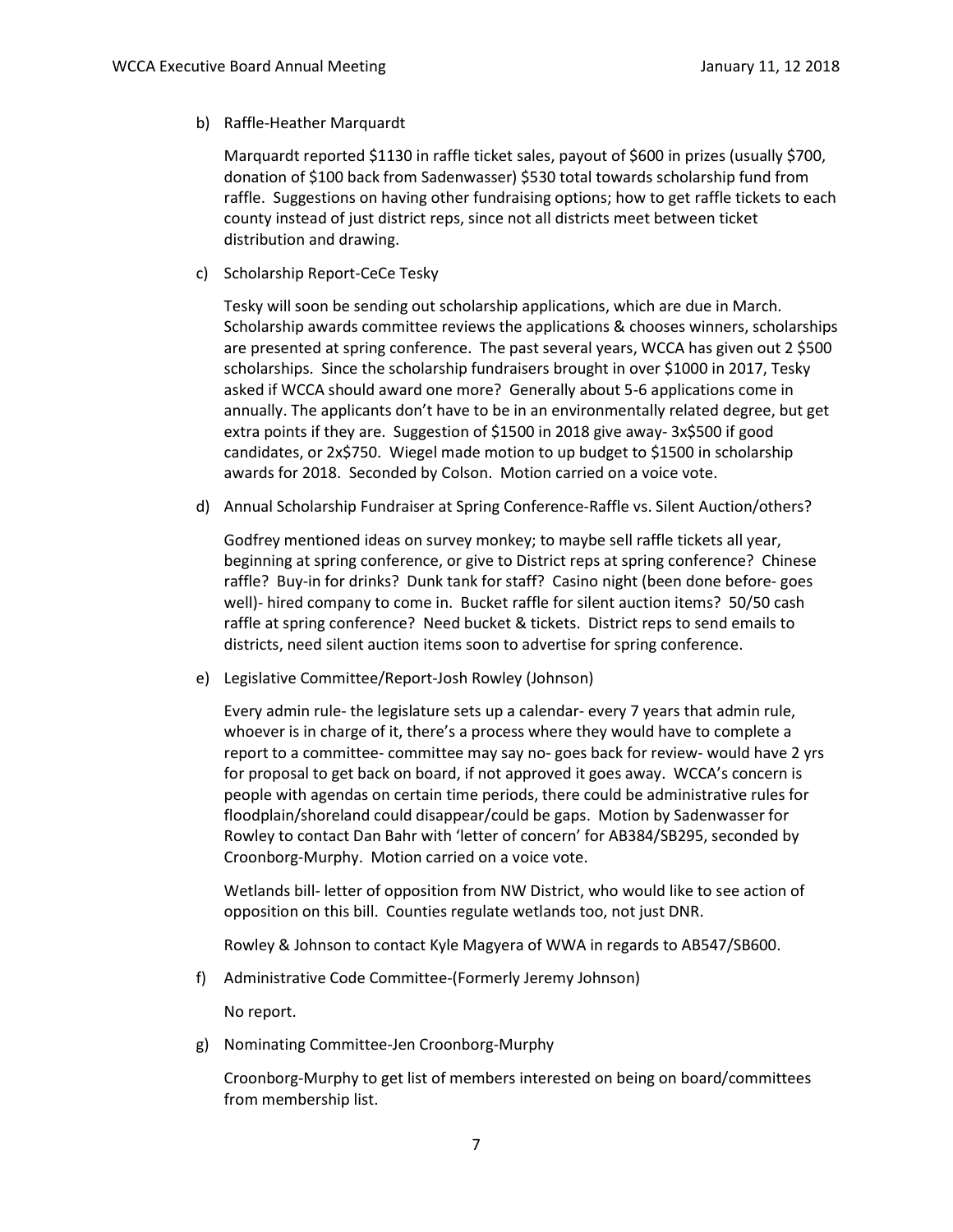- h) Audit Committee-Dan Everson (earlier item discussed)
- i) NR 115 Shoreland/Wetland Committee-Dan Everson/Terry Ochs

Ochs put together some draft wording for the NR115 Guidebook with the most recent changes and handed it around. Everson will go through in more detail in the future.

j) NR 116 Committee-Sue VandenLangenberg

VandenLangenberg emailed Schierman; 2 floodplain issues being discussed- SB601, a mutual agreement was made to schedule another meeting with FEMA regional 5 staff. Dan Bahr is in the process of setting up another meeting. Second issue is campgrounds located in Floodplain areas- upcoming meeting January 29<sup>th</sup> to discuss. Contact her with any questions on those.

k) Mining Committee- Kevin Lien

No report.

l) Awards/Scholarship Committee-(earlier item discussed)

Dick Mace lifetime achievement award- Rowley made motion to change the wording 'will be' to 'may be' awarded on yearly basis. Seconded by Sadenwasser. Motion carried on a voice vote. Past president to be added to the awards/scholarship committee.

m) Web Page Committee-CeCe Tesky

Tesky created new POWTS resource page on website with forms that other counties use for different things, helpful information, soils information, component manuals, privy non-plumbing material, etc. Tesky requested and encouraged any counties who have anything they'd like to add to provide information to her.

Tesky would like to have more training for elevations, thought maybe a breakout session at the spring or fall conference?

n) DSPS/POWTS Committee-Chris Olson

POWTS religious waver issue remains ongoing, is still amidst Madison legislature. 2-day training seminar on POWTS & soils provided by Tesky. Additional training opportunities remain a discussion with WCCA, DSPS, & WOWRA.

o) Executive Guidebook-Karl Jennrich

No report.

- 12) State Agency and Affiliated Organization Reports
	- a) WI Dept of Safety and Professional Services-Matt Janzen

No report.

b) WI Dept of Natural Resources-Michelle Staff & Kay Lutze

Michelle Staff provided a report. Act 115 related to drainage districts was passed. If you are a legal drain under Chapter 88, they are exempt from state floodplain requirements,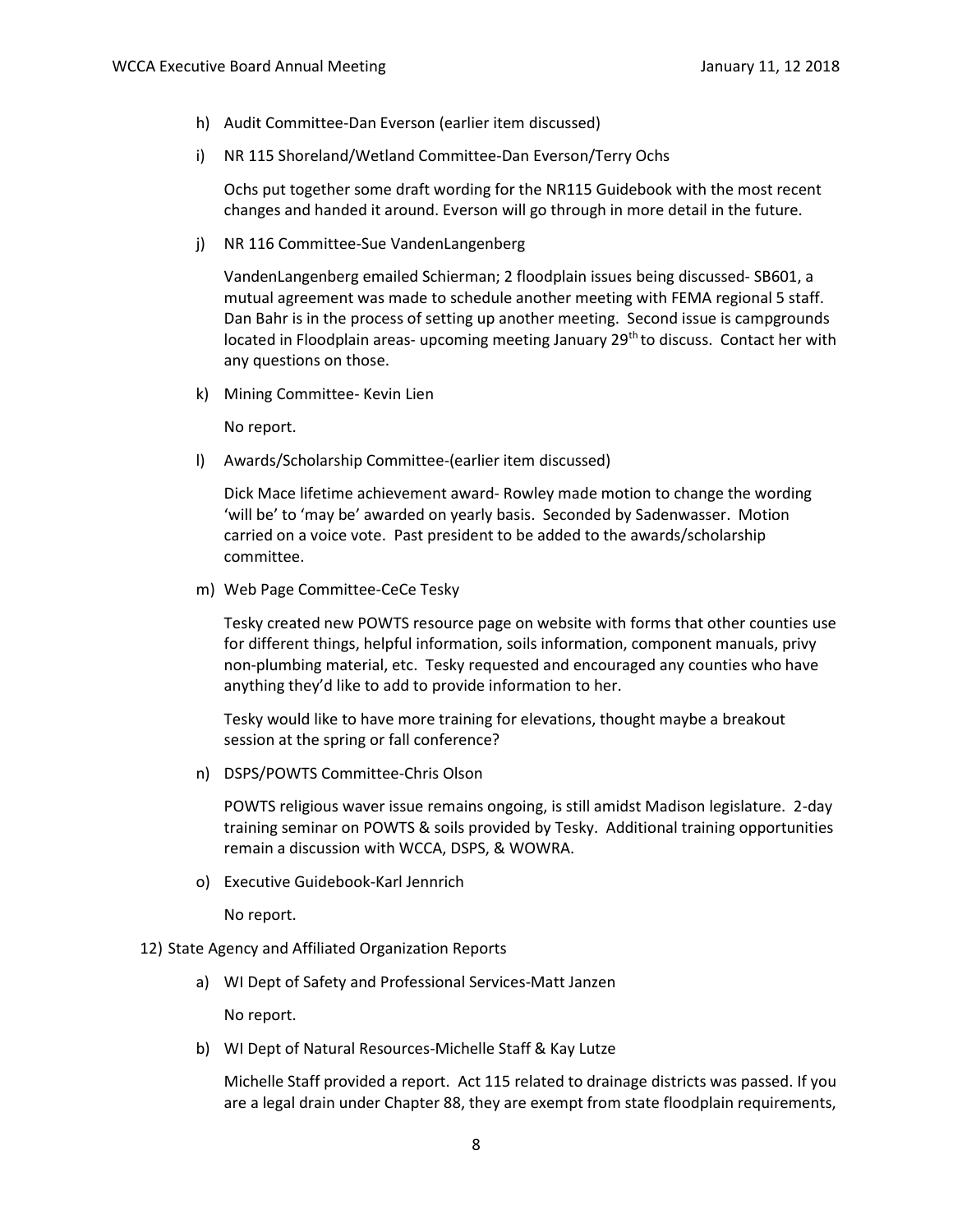but do need to meet federal floodplain requirements. Most northern counties do not have these drainage ditches.

WCCA is represented by Jeff Henneman and Dustin Grant on the campground committee. There is discussion about campgrounds and the state and federal requirements. Campground owners would like there to be less restrictions. They would like to update NR116 about campgrounds specifically. WCCA may want to have an alternative to the members in case one can't show. The discussion started after issues were identified in a CAV.

Coastal mapping is moving forward. Floodplain mapping workshops will be held this summer along the coast. First will be Lake Michigan, followed by Lake Superior. DNR is trying to get additional funding to modernize and/or update maps – especially in Northwest part of state.

WME's have been reassigned. Two vacancies currently. See the webpage for your representative.

Shoreland/Wetland workshops with Kay will begin next week.

SB601 – LOMA bill. DNR has not been included in the writing and amending of this bill. Staff went over the current wording of the bill and different LOMA scenarios. Wisconsin gets about 737 LOMA's each year. The frustration with the situation that is causing this bill to be considered is the lack of accurate maps based on ten-foot contours. LOMA's are only good for the specific structure that was applied for at the time. An elevation certificate is required for a LOMA, but it doesn't have to be done by a surveyor. When reviewing LOMA's, FEMA doesn't look for state studies, site specific studies or dam failure analyses with new or changed BFE's. There was discussion among the board members on how to resolve the bad map issues for property owners in a way that is acceptable to all and will continue to protect the property owner in the end. WCCA continues to be opposed to this bill. If the bill goes through, Staff is prepared to assist the counties in education so that members are able to assist the public.

Kay sent an email for an update – she and Dale continue to work on ordinance. She is working on the technical sessions II they will be holding across the state.

c) WI Dept of Ag, Trade and Consumer Protection-Alison Volk

Nothing to report.

d) UW Stevens Point- Center for Land Use Education-Lynn Markham

Lynn provided a written report. BOA workshops will be held in Kaukana. Gave a legislative update to NE District. Next Megatrends will be on Forests.

e) Wisconsin Wetlands Association-Kyle Magyera

Nothing to report.

- f) Wisconsin Counties Association-Dan Bahr (previous update)
- g) Wisconsin Land & Water Conservation Association-Jim VandenBrook Nothing to report.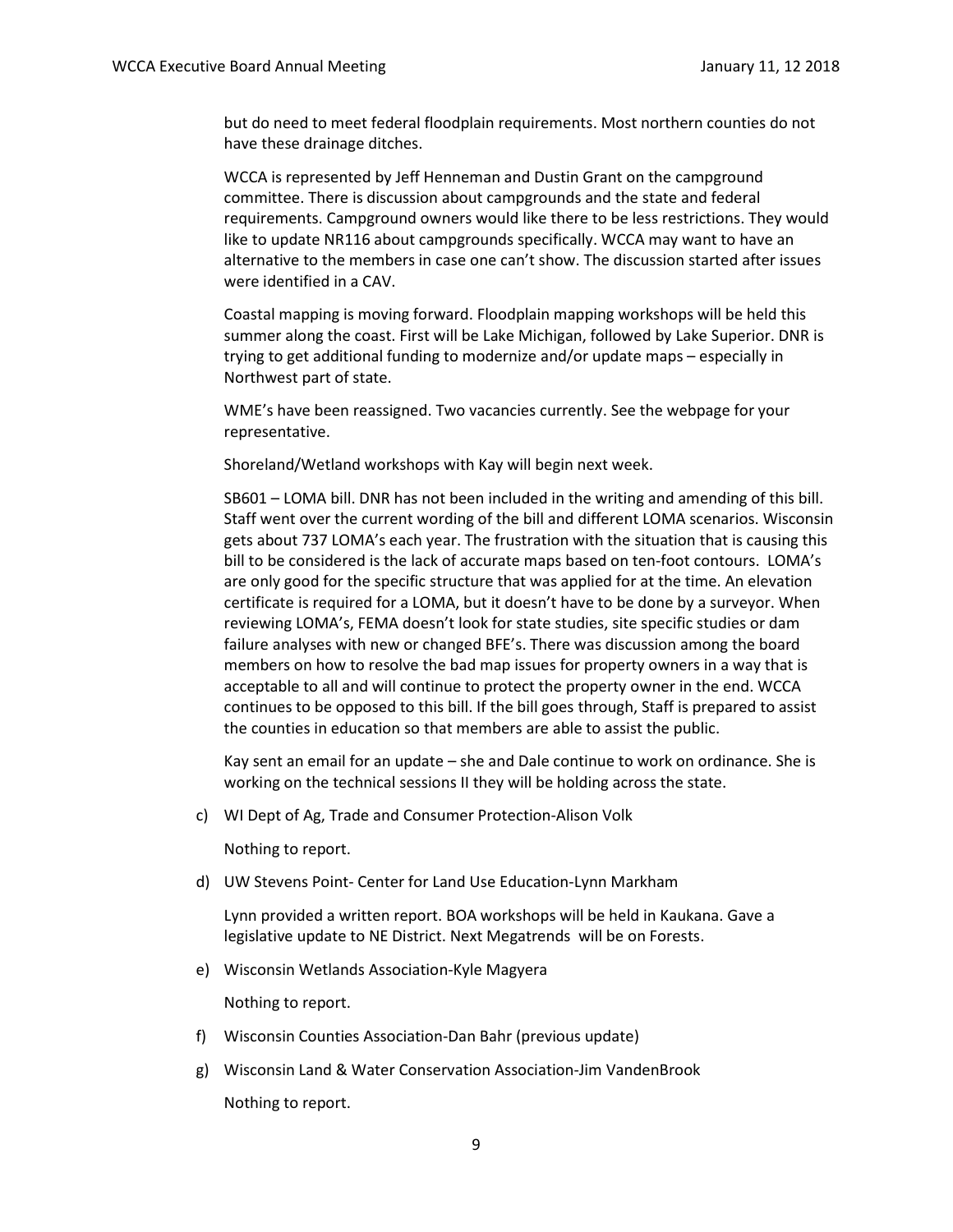# 13) District Reports

- a) Central
	- a.Brewbaker reported that they met in December at Rockton. Michelle came and provided an update. Some members concerned about legislative activities. May do some type of training in summer for the district.
- b) Northeast
	- a. Dave Sadenwasser reported that they met in December and January. WME Jennifer attended in December. Lynn Markham attended in January. They are planning the Kelly Lake seminar which is provided for plumbers and CSTs and hosted by 4 counties. A couple counties are dealing with the WVIC – 30' strip along with OHWM. 3 people are retiring - Oconto, Forest and Florence.

### c) East central

a. Giebel reported – they met in December and had some training from Mark Finger and Tim Vanderleest on septic systems and new technologies. They are meeting in Appleton today and having a tour of the Outagamie airport with stormwater stuff.

### d) West central

a. Bob Colson reported that they met in December. Discussion with DOT and signs. Concern about the LOMAs and also legislative concerns.

### e) Northwest

a. Croonborg-Murphy reported that they met in mid-December. Elections were held and there were no changes. They took action on the wetland bill. Frank Dallam attended. He retired in December.

### f) Southwest

a.Ben reported that they met recently and talked with a DNR liaison. Concern has been expressed by members about the LOMA bill.

### g) Southeast

- a. Wiegel reported September 14, 2017 meeting in Dodgeville; discussed cell towers, religious waivers, smells associated with large farm activity, & held district rep elections.
- h) Executive Guide Book
	- a. District reps should be taking WCCA Mission Statement and Statement of Principles to their members to get input on what changes could be made.
- i) Training Opportunities